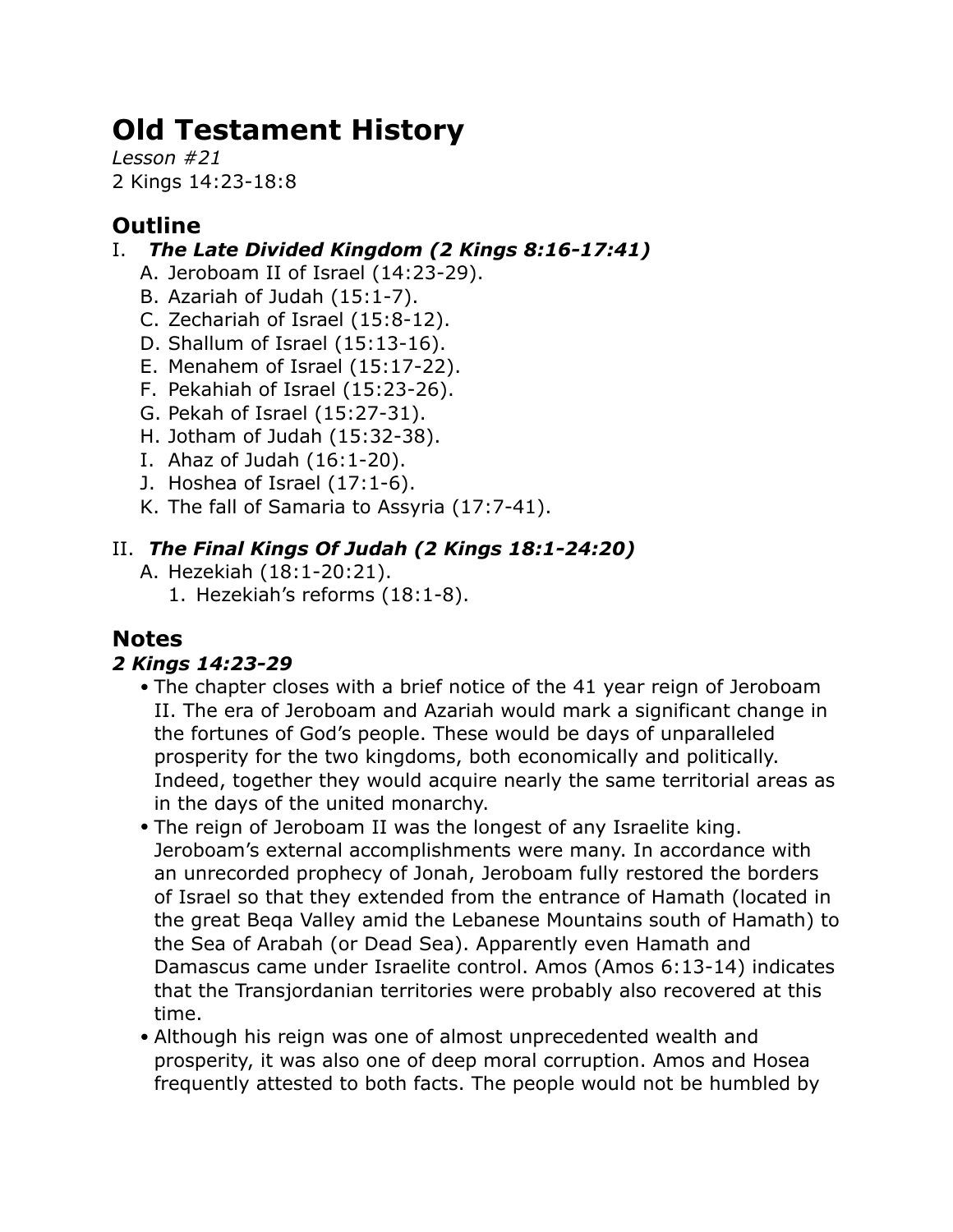judgments, and every mercy extended to them was an occasion for deeper guilt.

- Jeroboam II was the most warlike king and the most successful administrator of all the kings who occupied the throne of Israel. He and his priest at Bethel also persecuted the prophets of the Lord (Amos 7:10-17).
- With this period a new stage of prophecy began. Up to this point the prophets had been mainly God-sent teachers and messengers to their contemporaries -- reproving, warning, guiding, and encouraging. From this point on, the prophetic horizon enlarges. Beyond their contemporaries who were hardened beyond hope of recovery, their outlook was from then on the great hope of the Messianic kingdom. They were despairing of the present, but their thought is of the future.
- However, it is not that the prophets did not have a message for the present as well. Had it been otherwise, they would not have been prophets to, nor yet understood by, their fellow countrymen. This was also a time of vision and prediction, rather than signs and miracles.
- When Jeroboam II died, he left behind a strong kingdom, but, unfortunately, one whose core foundation was so spiritually rotten that the government would not withstand the rising tides of international intrigue and pressure for very long.
- In 1904, in the layer of ruins belonging to Jeroboam's time, a beautiful jasper seal was found at Megiddo, bearing the inscription, "Belonging to Shema, Servant [i.e., official] of Jeroboam." It was later lost in Istanbul.

## *2 Kings 15:1-7; 2 Chronicles 26:1-23*

- Whatever motives had determined the selection of Uzziah by the people of Judah as a successor to his murdered father, the choice proved to be a good one. His spiritual guide was Zechariah (2 Chronicles 26:5); this is not the prophet who ministered to Joash (2 Chronicles 24:17-22).
- Never had the power of Judah sunk lower than when, after the disastrous war with Israel, Uzziah was tributary to Jehoash, and the broken walls of Jerusalem left the city defenseless. This was completely reversed under Uzziah, and at its close Judah not only held the same place as Israel under the former reign, but surpassed it in power and glory. There can be little doubt that Jeroboam II retained the hold over Judah which his father Jehoash had gained; and this, not only during the 15 years after his accession, in which Amaziah of Judah still occupied the throne, but even extended into the beginning of the reign of Uzziah.
- Several reasons exists for such a long reign besides the longevity of the king. First, Israel's perennial enemy, Assyria, was in a state of severe decline. Second, relations between Jeroboam II of Israel and Uzziah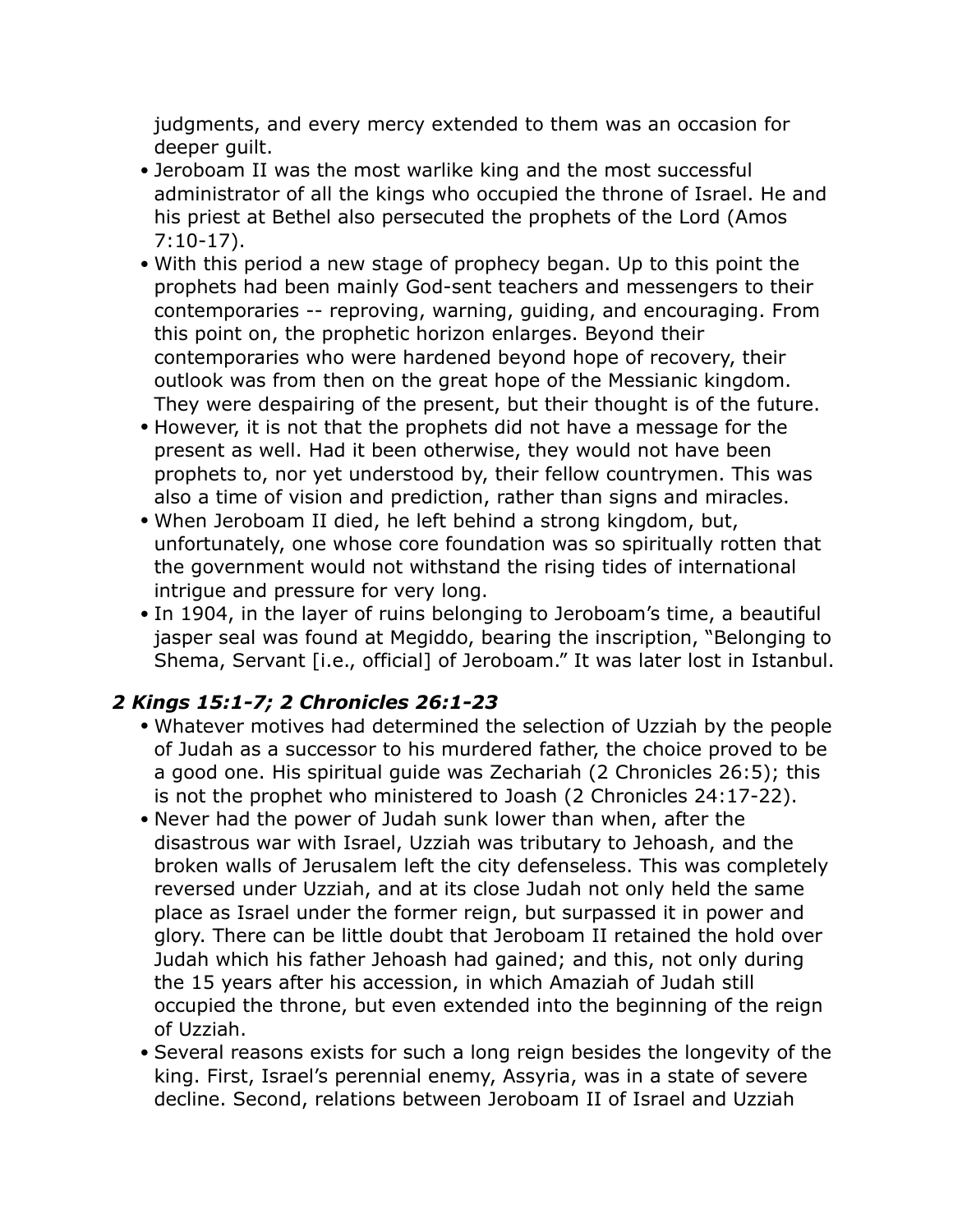remained cordial so that together the two nations were able to eventually acquire nearly the same territorial area as in the days of the united monarchy. Third, Azariah was noted as a man who well-utilized the spiritual heritage that he had gained from his father.

- The mention of the continued worship at the "high places" indicates a state policy of noninterference with competing religious forms that had been in force since at least the time of Joash. By far the most important undertaking of the reign of Uzziah was the restoration and the fortification of the northern wall of Jerusalem, which had been broken down in the time of Amaziah.
- Times of plenty and ease too often lead to spiritual lethargy. God's abundant blessings can all too easily be taken for granted and become commonplace. The collective prophetic challenge to repent and return to making God primary in the lives of the Israelites reflects the low spiritual condition of the times.
- Great earthly success is seldom well-managed to spiritual benefit. As with Solomon before him, Uzziah's successes proved to be his undoing. His great power fostered such pride and arrogance that about 750 B.C. he sought to add to his vast power by usurping the authority of the priesthood (2 Chronicles 26:16-21). Challenged by the priests as he attempted to make an offering at the altar of incense, he was instantly judged by God, who smote him with leprosy. During Uzziah's last decade, due to his leprosy, his son Jotham was made coregent and public officiator, though doubtless Azariah remained the real power behind the throne. The prophet Isaiah received his call to service in the year that Uzziah died (Isaiah 6:1).

#### *2 Kings 15:8-16:18; 2 Chronicles 27:1-28:27*

- While Judah was enjoying a brief period of prosperity, Israel was rapidly nearing its final overthrow. The deep-seated corruption of the land afforded opportunity for a succession of revolutions, in which one or another political or military monarch occupied the throne for a brief period. In the 13 or 14 years between the death of Jeroboam II and Uzziah, Israel was ruled by four kings, of whom each was toppled by military coups.
- The reign of Menahem lasted ten years, and he did wicked deeds which surpassed the heathen. It was truly the beginning of the end, for with it began the dependence of Israel upon Assyria, of which the ultimate outcome was the fall of Samaria and the deportation of Israel into Assyria.
- Menahem paid tribute to Pul (Tiglath-pileser III), king of Assyria. One of Pul's inscriptions says, "I received tribute from … of Menahem of Samaria." Pul's inscriptions also mention Pekah and Hoshea of Israel.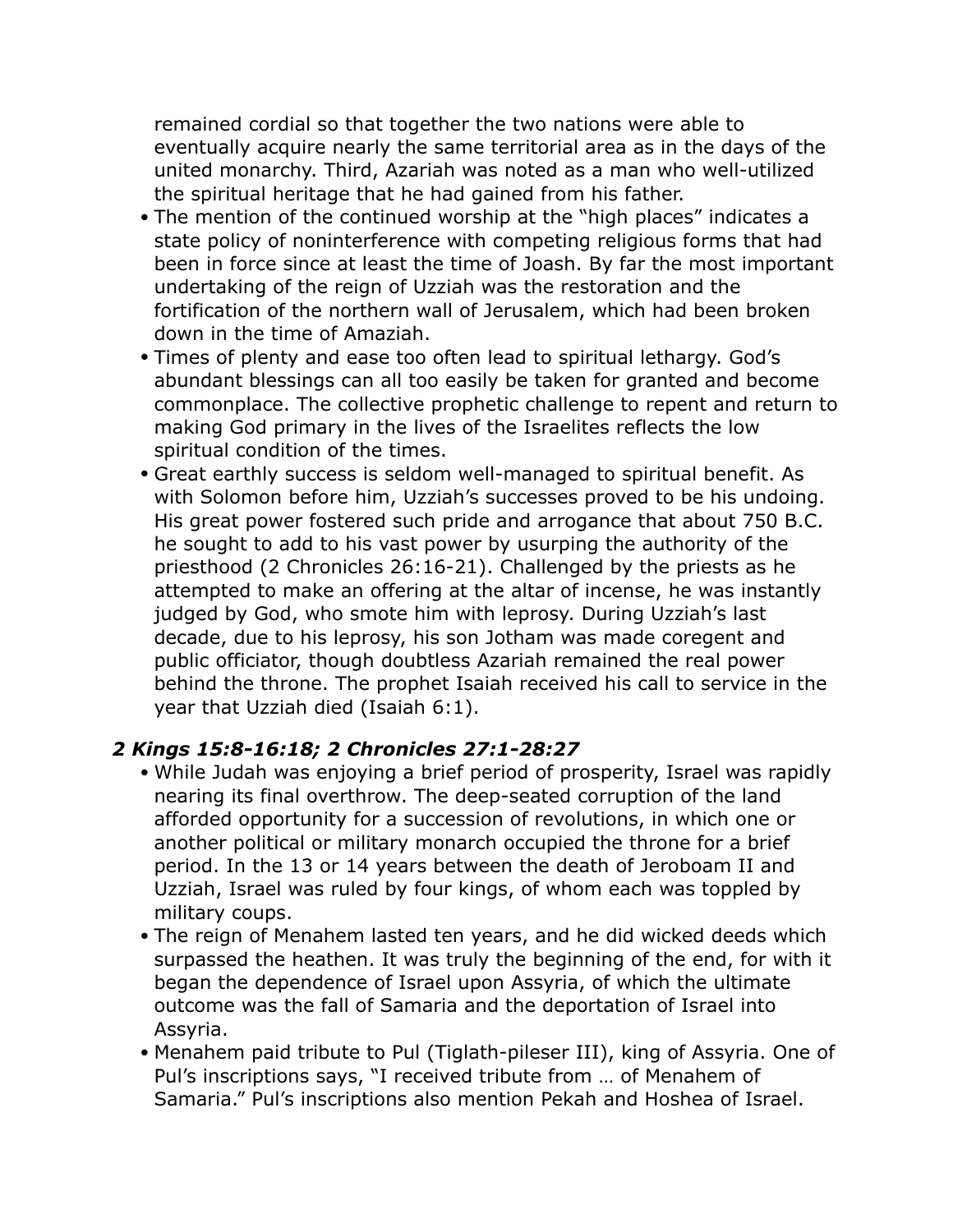- Menahem was succeeded in the kingdom by his son Pekahiah, whose reign only lasted two years. He fell victim to another military coup lead by Pekah, the son of Remaliah, probably one of the captains of the king's bodyguard. The manner in which Pekahiah was killed vividly illustrates the moral condition of the people as described by Hosea  $(4:1-2)$ .
- This revolution took place in the last year of Uzziah. He was succeeded in Judah by his son Jotham, in the second year of Pekah. Jotham was 25 years old when he ascended the throne, and his reign is said to have lasted 16 years. Whether this period is to be reckoned from his coregency (2 Kings 15:5; 2 Chronicles 26:21), or from his sole rule, is impossible to determine. The chronology of this time period is filled with difficulties.
- The reign of Jotham was prosperous, and only clouded at its end. Jotham continued the worship of God in the temple, however he wisely did not usurp the functions of the priesthood. The internal condition of the country, its prosperity and wealth, and also its luxury and sins, are portrayed in Isaiah 1-6.
- The 16 year reign of Ahaz was disastrous for Judah. It is difficult to determine whether the idolatry described in 2 Chronicles 28:3-4 occurred at the beginning of Ahaz's reign, or was gradually introduced during its course. It was also during the transition of the reigns of Jotham and Ahaz that Rome was founded, who was destined to execute final judgment on apostate Israel.

#### *2 Kings 15:29-16:20*

- Pekah's stormy beginning would characterize his short independent rule. In 734 B.C. Tiglath-pileser III swept out of Assyria on a second western campaign that was to break the anti-Assyrian coalition headed by the Syrian king Rezin and Pekah of Israel. By 732 B.C. the alliance was broken and Damascus had fallen. All the western Fertile Crescent, from the Taurus Mountains on the north to the border of Egypt on the south, lay in Assyrian hands. The Syrian states were divided into five provinces, Israel into three. The battle against Israel centered in Galilee. Pekah's anti-Assyrian policy had brought Israel to the point of extinction.
- The reign of Jotham was a continuation of that of his father, Azariah (Uzziah). Already coregent for at least a decade, political and religious conditions remained largely as they were in Azariah's day; the country's prosperity continued as well (2 Chronicles 27:1-4).
- The account of Ahaz's wicked reign as given by the author of Kings centers around three main subjects: (1) His character (vss. 1-4); (2) his war with Rezin and Pekah (vss. 5-9); and, (3) his further apostasy as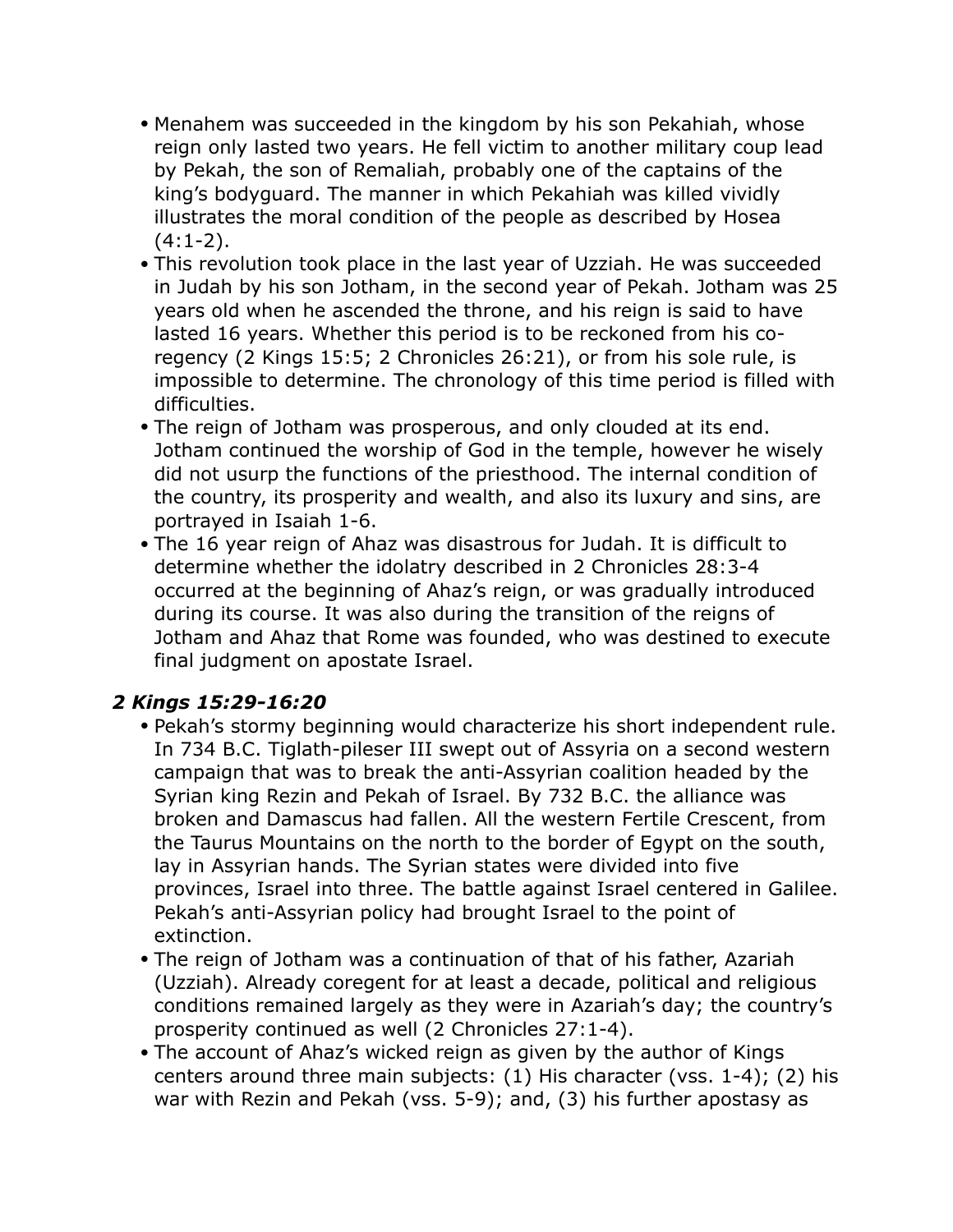consequence of his reliance on Tiglath-pileser III (vss. 10-18). Because of his reliance on Assyria, Isaiah appeared to him with warnings about the alliance (Isaiah 7-8). It was during these prophecies that the great prophecy of Christ was given (Isaiah 7:14). The knowledge that Ahaz had appealed to Assyria for help induced the kings of Syria and Israel to return to their countries.

- One of Ahaz's achievements was dedicating the Valley of the Son of Hinnom to Baal. Josiah later desecrated that valley and made it a garbage dump, and the term "Ge-Hinnom" ("valley of Hinnom") became "Gehenna" in the Greek, a name for hell.
- There had previously been wars between Israel and Judah; but never one in which Israel had joined themselves to a pagan power for the purpose of overthrowing the house of David, and placing on its throne a Syrian king. It must have awakened great religious and patriotic feelings to see 200,000 Judean women and children driven into Samaria (2 Chronicles 28:8).
- Ahaz sent away to Tiglath-pileser III and hired his deliverance from what seemed certain defeat (cf. 2 Chronicles 28:16, 21). Tiglath-pileser complied all too readily, eventually subduing the Syrians completely, taking Damascus and deporting its inhabitants, and executing Rezin. Israel was spared only through Hoshea's coup and swift submission to Assyria, a takeover that cost Pekah his life.
- After Tiglath-pileser III had secured Damascus, he apparently summoned his new vassals there to receive their tokens of submission, among whom was Ahaz. All of the changes noted in vss. 10-18 not only speaks of Ahaz's corrupt spiritual condition but were probably carried out as an expression of his goodwill toward Tiglath-pileser. Second Chronicles 28:20-27 tells us that this friendship with Assyria led Ahaz into idolatry. Officially nothing offensive to the Assyrian king would henceforth be practiced. Thus did Ahaz go to his reward, clothed, spiritually speaking, in an Assyrian mantle.

#### *2 Kings 17:1-41*

- From the seemingly innocuous event of setting up calves in Dan and Bethel to the taking away of the people captive, the Israelites truly proved that if evil goes unchecked, it will progressively get worse (2 Timothy 3:13).
- Hoshea had been granted the throne by the military in a purge that was largely a placating move toward Assyria, for Hoshea had promised to pay tribute to the king of Assyria. An inscription of Tiglath-pileser III says, "Israel [lit., Omri-land] … all its inhabitants [and] their possessions I led to Assyria. They overthrew their king Pekah and I placed Hoshea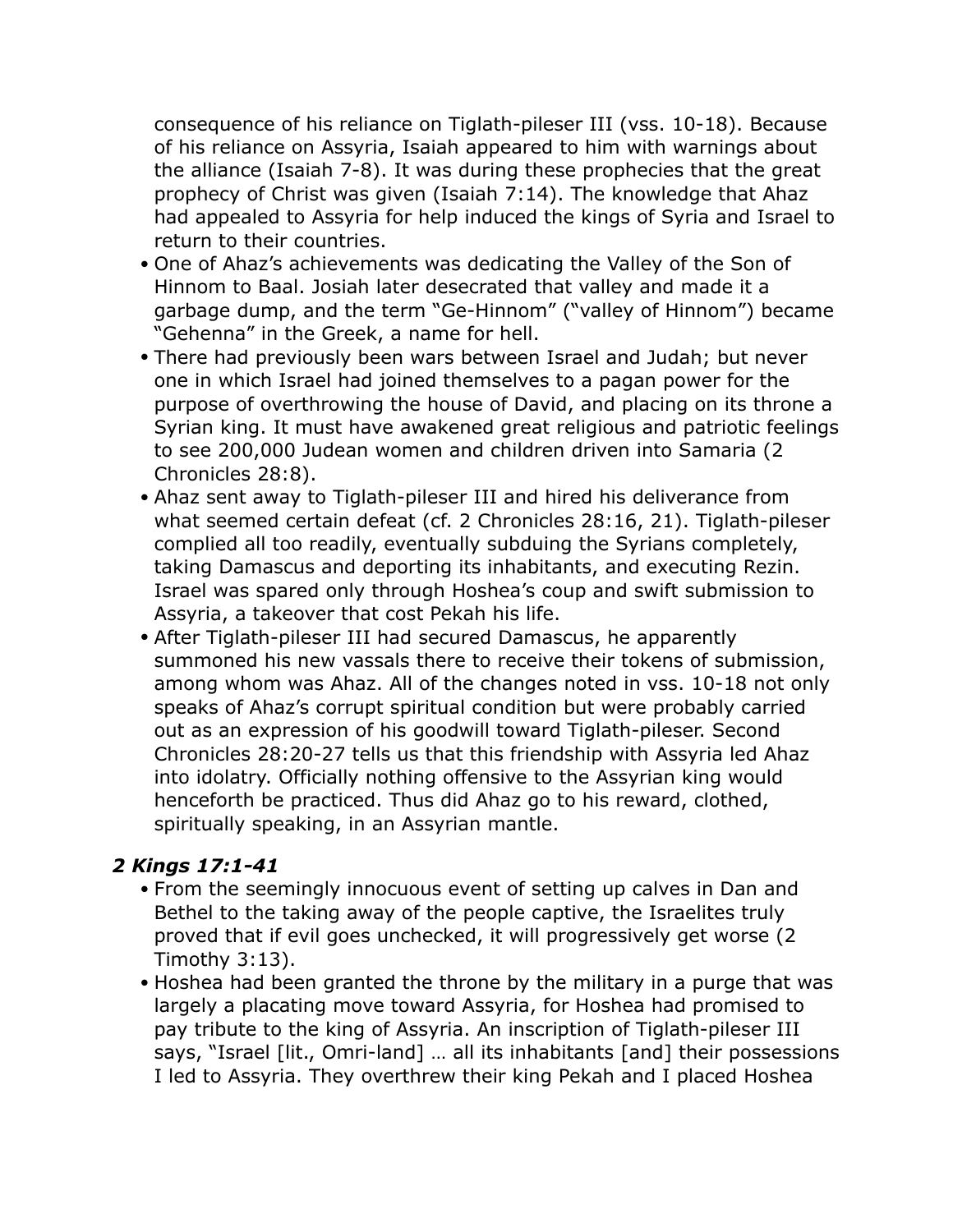as king over them. I received from them 10 talents of gold and 1,000 talents of silver as their tribute and brought them to Assyria."

- That this was a placating move can be seen in that when the opportunity presented itself, Hoshea quickly attempted to throw off the Assyrian yoke by entering into an anti-Assyrian coalition. That effort, however, failed, a failure that would seal the fate of the northern kingdom. When Tiglath-pileser III died in 727 B.C. and was succeeded by his son Shalmaneser V, the time seemed ripe for some of the states to renounce their vassal status.
- Second Kings 17:2 suggests that Hoshea would have liked to lead the nation into a better way; 2 Chronicles 30:6-11 indicates that he permitted his citizens to share in the "great Passover" called by Hezekiah. But the king had sold himself to Assyria, and it was too late to change. He even revolted against Assyria by refusing to pay the annual tribute and made a secret treaty with Egypt.
- The author rehearses the causes that necessitated the divine punishment. His indictment of Israel begins with a reminder that God alone had released the Israelites from their oppression and bondage in Egypt and had brought them to Canaan. Their historical foundation was essentially a spiritual one. Sad to say, had Israel's first king, Jeroboam, walked in the ways of the Lord and led his nation to obey the law, the history of Israel would have been different. They had heard preachers like Elijah, Elisha, Amos, Hosea, and Isaiah, yet refused to bow the knee to the Lord. There is no cure for apostasy. All God can do is judge, and then take a believing remnant and start over again.
- Shalmaneser marched quickly into Israel, secured its submission, and imprisoned Hoshea. Subsequently he again invaded the land, devastating it in its entirety, and he placed Samaria under siege in the year 725 B.C. It was a strongly fortified city and did not fall until 722 B.C. The Assyrians took the best citizens to their own land, while dispersing the rest of the surviving inhabitants in Mesopotamia and Media.
- The beginning of the deportation of the northern kingdom by Tiglathpileser III is recorded in Tiglath-pileser's inscription: "The people of the land of Omri [i.e., Israel] I deported to Assyria, with their property." An inscription of Sargon says, "In my first year I captured Samaria. I took captive 27,290 people. People of other lands, who never paid tribute, I settled in Samaria."
- A historical note is appended to the demise of Israel and her indictment. In accordance with the deportation system used by Tiglath-pileser III and followed by his successors, a vast transplantation of populaces occurred. Israelites were sent to Mesopotamia and beyond; Babylonians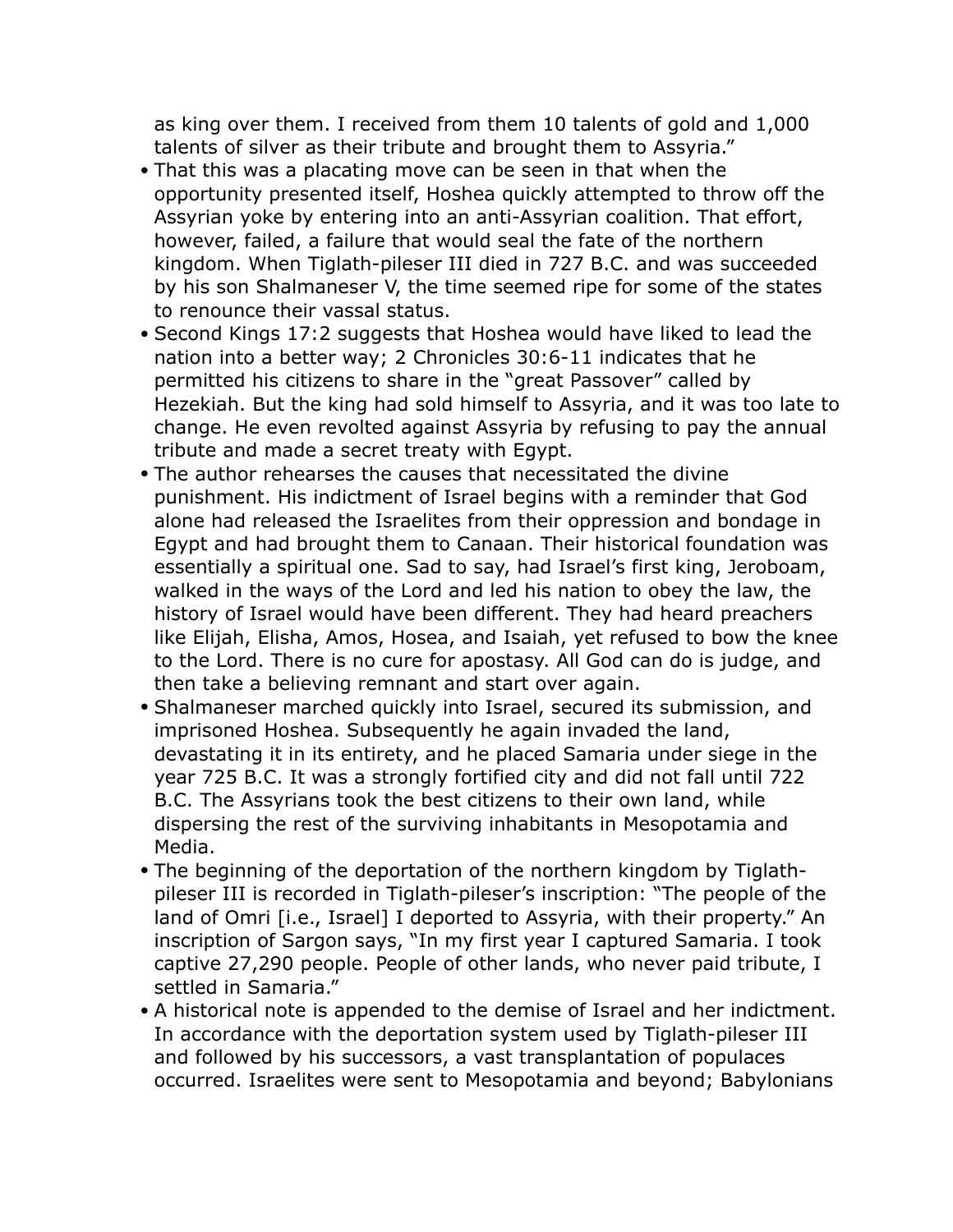and Syrians were transferred to Israel. This must have taken place many years after the taking of the capital of Israel.

- When the settlers arrived, they faced lions because of their lack of faith, and many of them lost their lives. They immediately suspected that "the god of the land" was punishing them because of their failure to worship him. Therefore, they sent a report to the Assyrian king for some religious leadership.The Assyrian king granted the request. Accordingly, one of Israel's exiled priests returned to the land and reinstituted the worship of the Lord at Bethel, the traditional religious center of the northern kingdom. Thus this Samaritan worship from the onset was syncretistic, an Old Testament "ecumenical" movement. While the various people observed the worship of the Lord, they also continued their own religious practices.
- Despite all that God had done for His people, their thankless, hardened, and apostate hearts had led them into spiritual, moral, and social corruption and thus to their own demise. Israel's checkered history should have provided a lesson for Judah; unfortunately, it went unheeded.
- Ultimately this cancer of idolatry spread to Judah, and it was taken into captivity. A remnant returned under Ezra and Nehemiah, and the nation began to blossom again. But when God sent Christ to His people, they rejected Him, and once again divine judgment had to fall. In A.D. 70 Jerusalem was destroyed, and the nation scattered across the world. It was simply one more illustration that godless leaders produce godless generations of citizens (vs. 41).

#### *2 Kings 18:1-8; 2 Chronicles 29:1-31:21*

- There is not a more striking instance of divine mercy than Ahaz being succeeded on the throne of Judah by Hezekiah. Hezekiah ascended the throne towards the close of the third year of Hoshea's reign in Israel. He was therefore a witness of the events which befell Samaria. Hezekiah would feel the power of Assyria even before he came into actual conflict with it.
- The events recorded in the reign of Hezekiah are not in their chronological order, for Hezekiah's sickness occurred during the siege (20:6), and the visit from the Babylonian leaders followed his recovery.
- Religion was the central principle of his reign and the secret of his success. The first act of his reign was to abolish every kind of idolatry, whether of foreign or domestic origin. In fact, the Bible describes Hezekiah as unequalled in religious earnestness and in conformity to the divine law. It places him on the level of his father David.
- While the writer of Kings concentrates on the political events of Hezekiah's reign, the author of Chronicles gives supplemental